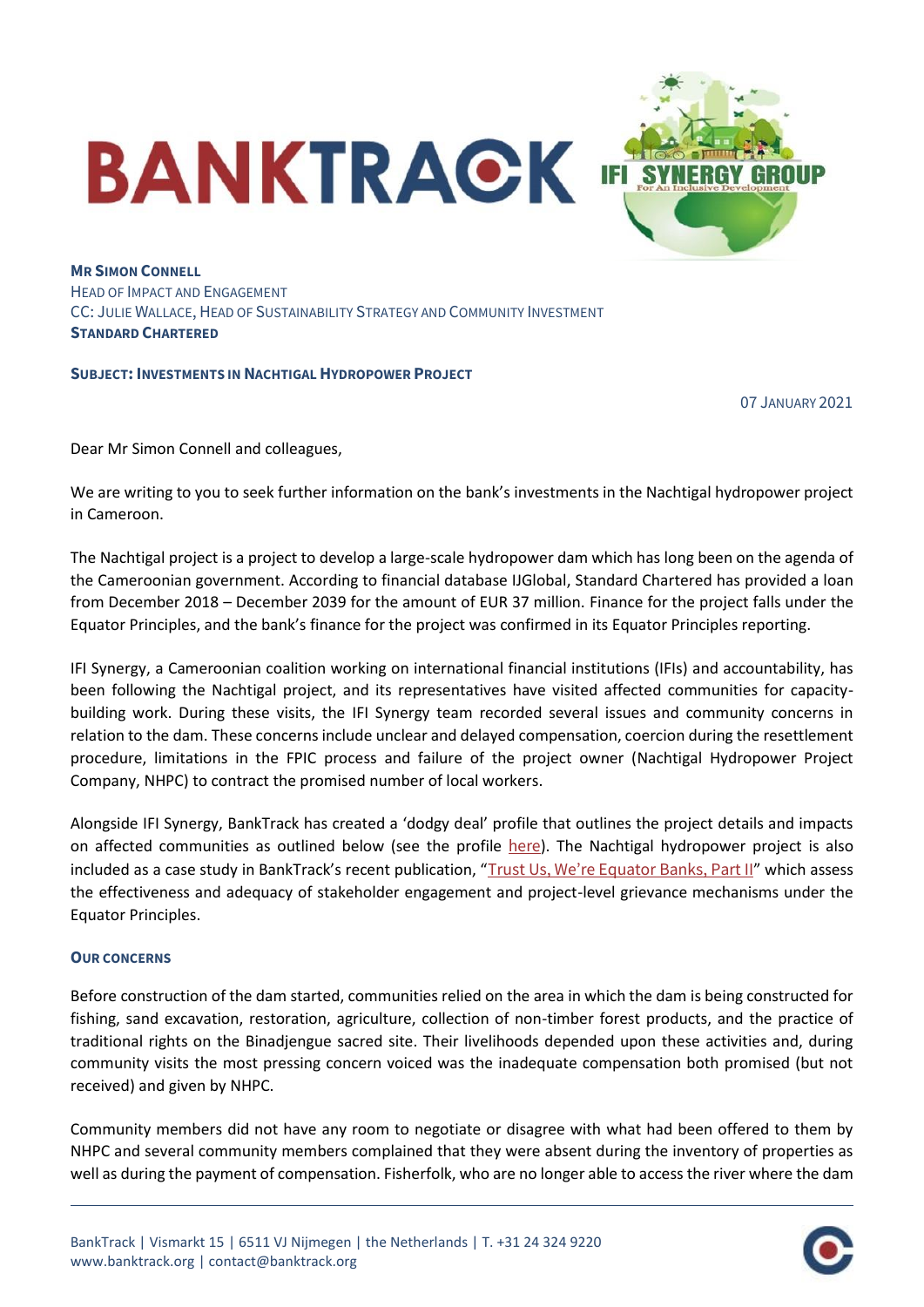is being constructed, have received less compensation than agreed during consultations and considerably less than they would have earned with continued fishing in the area. Those fisherfolk who decided to stop fishing have not received any compensation, despite promises made during consultations.

A coalition of fisherfolk wrote letters to NHPC asking for this promised compensation but have still not received it. Sanders, who collect and sell sand from the area where the dam is being constructed, face a similar predicament. Only a few sanders, located in what NHPC calls the 'red zone' (the dam's direct flooding zone), have received financial compensation, and this is less than they previously earned. The majority of sanders, those located in 'blue and green zones', are still waiting for compensation.

The consultations were conducted poorly by the company, as these zones were not mutually agreed upon by both parties. As such, sanders from 'blue and green zones' are now seeking to be included in the 'red zone' in order to receive compensation. Furthermore, loss of access to clean water, sacred sites and forest products cannot be easily compensated with money. IFC Performance Standard 5 requires the project to improve or restore the livelihoods and economic standards of displaced persons. The current situation is that community members' livelihoods have been degraded and compensation has not been adequate.

In addition to compensation, community members tell us that NHPC made promises during the consultations that they have not yet complied with. For example, NHPC promised to recruit local workers for the construction of the project, but so far, the percentage of locals working for NHPC is low and young fishermen and sanders remain unemployed. We have no access to the information that outlines agreements on how many locals would be recruited by NHPC and neither do the communities. NHPC also promised to asphalt roads, however it appears that the company does not have the capacity to do this and community members now understand that theses promises will not be fulfilled.

The consultation meetings conducted by NHPC in 2015 were reported by community members to be threatening environments where individuals were unable to raise their concerns. Communities described them as an opportunity for the company to present the project and its financial partners, explain that impacted communities will suffer from construction, and to present them with compensation. Additionally, communities have been unable to access the full environmental and social impact studies, including the Environmental and Social Management Plan, the Resettlement and Compensation Action Plans, the Livelihood Restoration Plan, the Biodiversity Action Plan and the Archaeological Resource Management Plan. According to IFC Performance Standard 1, the client should provide communities with access to the relevant information and assessment documentation.

According to the information provided by different communities during IFI Synergy's visits, communities were unaware that a project-level grievance mechanism is in place. Affected communities, including sanders, fishermen and other community members, have filed petitions and written letters directly to NHPC asking it to uphold their promises regarding compensation, which remain unanswered. NHPC did not indicate to community members that a mechanism is in place which they could use to file their complaints.

On the 20<sup>th</sup> November 2020, IFI Synergy attended a meeting with NHPC in its office in Yaounde to discuss the abovementioned concerns of affected communities. IFI Synergy recommended that the company organise meetings with communities, NHPC and IFI Synergy to discuss grievances and share detailed reports of all the environmental and social action plans. However, to date, NHPC has not implemented either of these recommendations.